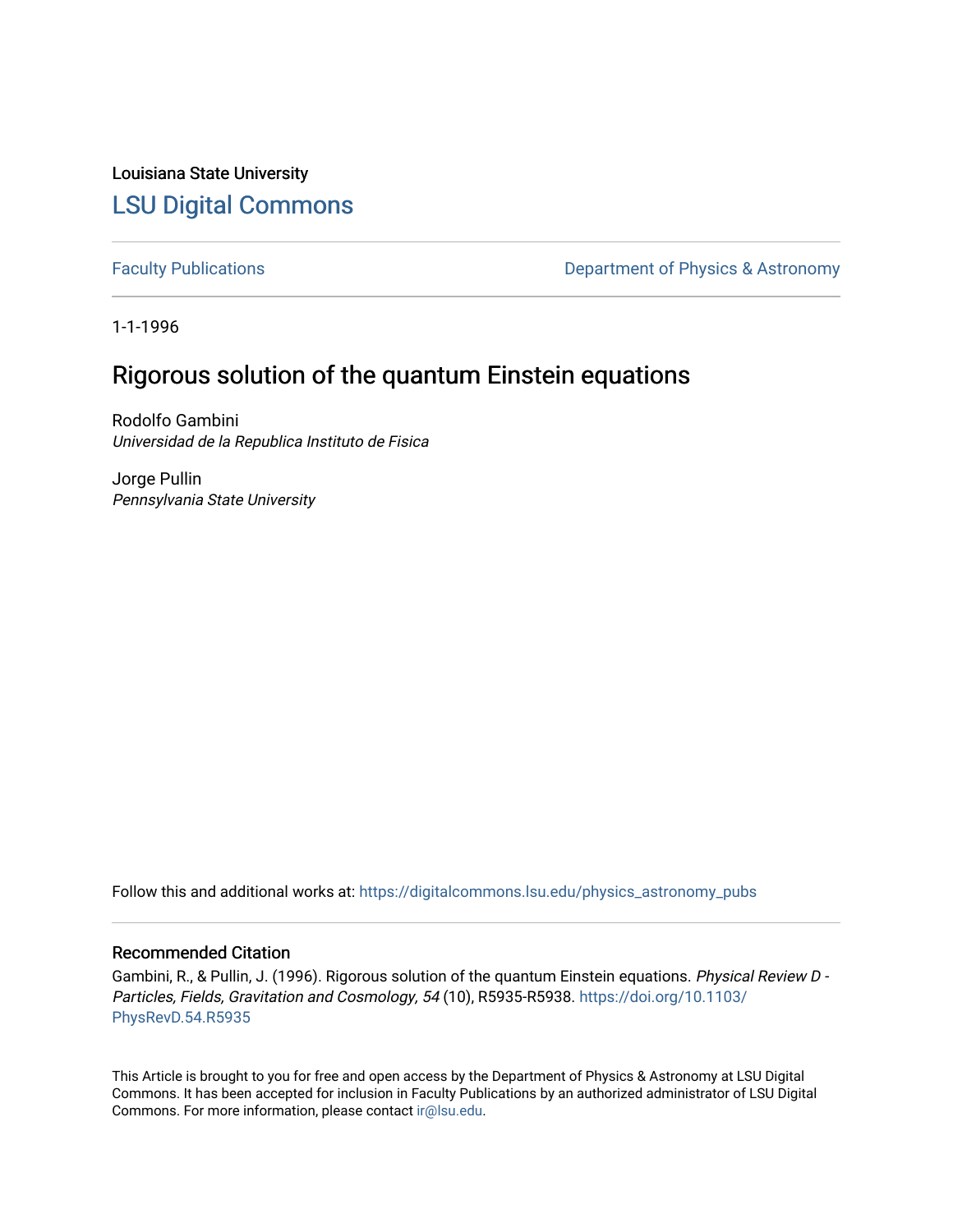## A rigorous solution of the quantum Einstein equations

Rodolfo Gambini Instituto de Física, Facultad de Ciencias, Tristan Narvaja 1674, Montevideo, Uruguay

Jorge Pullin Center for Gravitational Physics and Geometry Department of Physics, 104 Davey Lab, The Pennsylvania State University, University Park, PA 16802

We show that the second coefficient of the Conway knot polynomial is annihilated by the Hamiltonian constraint of canonically quantized general relativity in the loop representation. The calculations are carried out in a fully regularized lattice framework. Crucial to the calculation is the explicit form of the skein relations of the second coefficient, which relate it to the Gauss linking number. Contrary to the lengthy formal continuum calculation, the rigorous lattice version can be summarized in a few pictures.

The introduction of the Ashtekar variables[[1\]](#page-4-0) and the loop representation have opened new perspectives of finding exact quantum states of the gravitational field. In the loop representation, the diffeomorphism constraint implies thatwavefunctions have to be knot invariants [[2\]](#page-4-0). A few years ago it was noticed [\[3](#page-4-0)] that  $a_2$ , the second coefficient of a particular knot polynomial —the Conway polynomial— was formally annihilated by the Hamiltonian constraint of quantum gravity in the loop representation. The calculations were unregularized and involved divergent factors, so the result was really of the form "zero times infinity". Later, another set of formal calculations [\[4](#page-4-0)] showed that this solution was a reflection of the fact that in the quantum theory formulated in terms of the Ashtekar connection, the exponential of the Chern-Simons form was formally annihilated by all the constraints of quantum gravity with a cosmological constant. The expression of this fact in the loop representation is that the Kauffman bracket knot polynomial should be a solution of all the constraints with cosmological constant. While checking this fact[[5](#page-4-0)], again at a formal level, it was found that  $a_2$ , the second coefficient of the Conway polynomial, had to be annihilated by the Hamiltonian constraint with zero cosmological constant. This result was later confirmed in a regularized setting via the extended loop representation [\[6](#page-4-0)], but it required lengthy manipulations and the introduction of a counterterm in the Hamiltonian constraint. As a consequence of all this the second coefficient of the Conway polynomial appeared as one of the first very nontrivial exact states of quantum gravity in the loop representation and hinted towards a deep connection between notions of knot theory and quantum gravity, this time at a dynamical level.

In this paper we will show that  $a_2$  is rigorously annihilated by the Hamiltonian constraint of quantum gravity in a fully regularized lattice formulation of the theory. In the lattice theory, which is described in detail in [\[7](#page-4-0)], the Hamiltonian constraint has a simple geometric action. As in the continuum, it only has a non-trivial action at points where the loops intersect, and the effect is to produce two terms per each pair of independent tangent vectors entering the intersection: one in which the wavefunction is evaluated at a loop in which one of the lines of the intersection has been shifted forward along two links of the lattice in the direction of the other tangent at the intersection, and one of the two sub-loops determined by the intersection is re-routed; the other term is similar, but the loop is shifted in the opposite direction. The total action of the Hamiltonian is given by the difference of both terms added over all possible pairs of tangents entering the intersection (in the lattice at most three pairs for intersections in which the loops traverse "straight through"). The action is shown in figure 1 for a double self-intersection and in figure 4 for a triple self-intersection. It is easy to check that if one takes the continuum limit by leaving loops fixed and refining the lattice they live in, the Hamiltonian has as leading contribution the usual Hamiltonian constraint in terms of Ashtekar new variables. In order to do it, one evaluates the action of the Hamiltonian on a holonomy of a connection A on the lattice and shows that it reduces to the usual formal action of the Hamiltonian constraint in the connection representation  $\hat{H} = \epsilon_{ijk} F_{ab}^i \hat{E}_j^a \hat{E}_k^b$  [[7\]](#page-4-0) acting on a holonomy.

One can also introduce a diffeomorphism constraint on the lattice, and show that it satisfies the correct diffeomorphism algebra in the continuum limit, but we will not discuss it here for reasons of space. Details are given in [[7\]](#page-4-0).

An important property of the Hamiltonian constraint is already apparent from figure 1: the action of the constraint at points with double intersections in the loop produces two contributions that are deformable to each other, if the state one is considering is diffeomorphism invariant in the continuum. Therefore the Hamiltonian automatically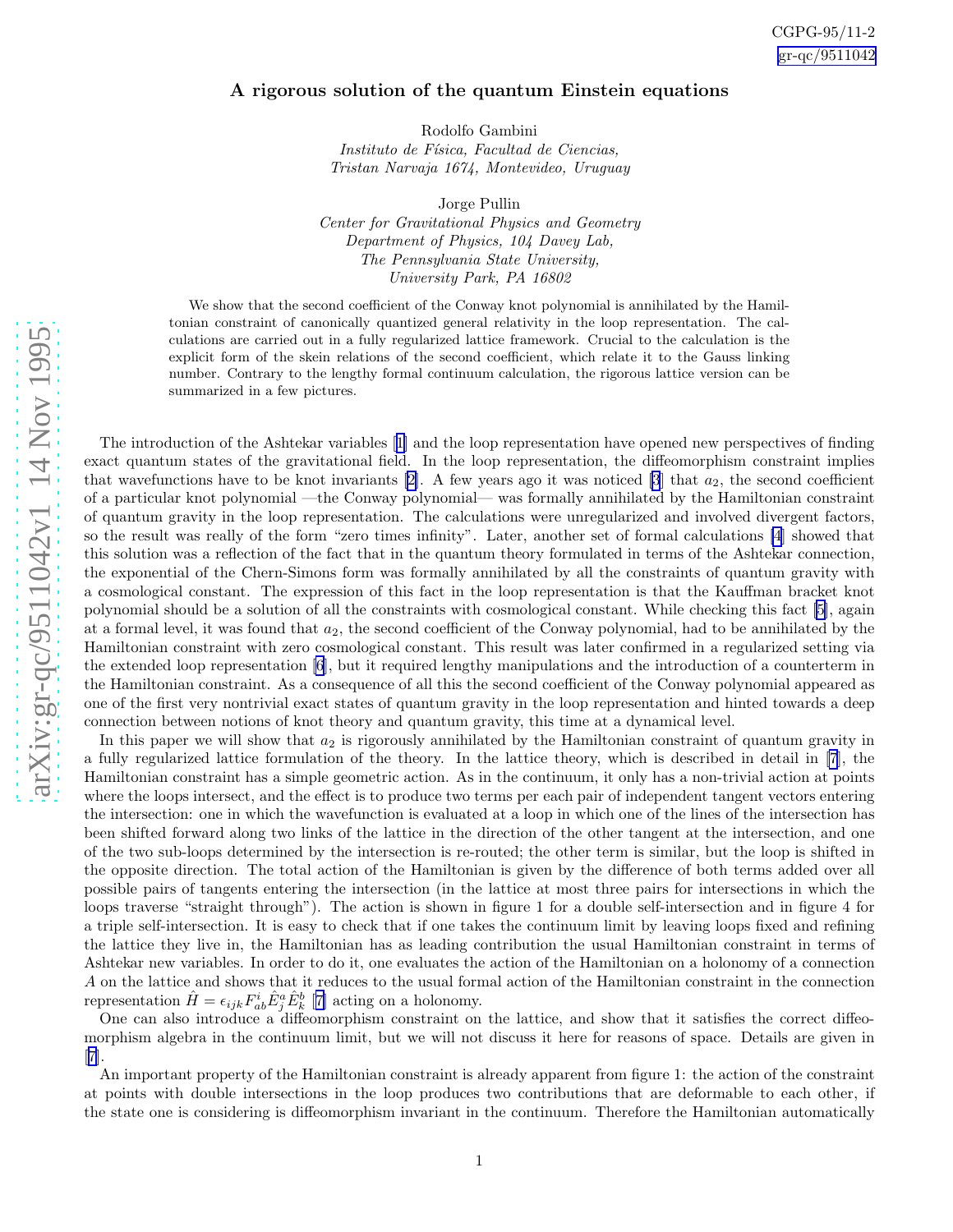

<span id="page-2-0"></span>FIG. 1. The action of the Hamiltonian constraint on a double intersection, which is equivalent to a deformation of the loop which can be obtained through a diffeomorphism.

vanishes at double intersections. This fact has a counterpart in the continuum. If one looks at the construction of quantum state in terms of the transform of the Chern-Simons form, all the coefficients of the Jones polynomial were automatically annihilated on double intersections, since the term involving the cosmological constant is proportional to a determinant of the metric, which vanishes on intersections less than triple[[5\]](#page-4-0).

Let us now discuss the candidate for solution. The Conway polynomial in the variable  $z$  is defined by the following skein relation [\[8](#page-4-0)],

$$
C(L_{+}) - C(L_{-}) = zC(L_{0}).
$$
\n(1)

This relation is to be read in the following way: given a concrete knot take a planar projection and focus at a given crossing in the knot diagram; the value of the polynomial when the crossing is replaced by an  $L_{+}$  minus the value of the polynomial when the crossing is replaced by  $L_-\,$  is equal to the value of the polynomial where the crossing is replaced by an  $L_0$ . The definition of the L's is given in figure 2. This relation, together with the normalization condition that the polynomial is equal to one for the unknot completely determines the polynomial for any knot without intersections. In order to consider the polynomial as a state of quantum gravity we have to define its value for loops with intersections. For the calculations at hand we will only need explicitly its definition for double intersections. There are many possible extensions of a given polynomial to intersecting loops. In principle, studying the transform of the Chern-Simons state could provide the appropriate extensions of interest for quantum gravity. At present however, the only available calculations of the transform for intersecting loops are first order perturbation theory ones [\[9](#page-4-0)]. These calculations are compatible with the following skein relations,

$$
C(L_I) = \frac{1}{2}(C(L_+) + C(L_+))
$$
\n(2)

$$
C(L_W) = C(L_0) \tag{3}
$$

where the elements  $L_I$  and  $L_W$  are shown in figure 3 and correspond to a "straight through" intersection and an intersection with a "collision". Both elements are needed, since they appear in the action of the Hamiltonian constraint.

The skein relations introduced above for the polynomial imply the following relations for  $a_2$ , the second coefficient,

$$
a_2(L_+) - a_2(L_-) = a_1(L_0)
$$
\n<sup>(4)</sup>

$$
a_2(L_I) = \frac{1}{2}(a_2(L_+) + a_2(L_-))
$$
\n(5)

$$
a_2(L_W) = a_2(L_0)
$$
\n(6)

$$
a_2(\text{unknot}) = 0\tag{7}
$$

Contrary to the relations for the full polynomial, the ones for the second coefficient are uniquely determined by perturbative calculations, up to irrelevant factors involving the number of connected components of the loop. The first relation relates  $a_2$  with  $a_1$ , the first coefficient, evaluated on an  $L_0$ . When one replaces a crossing in a knot



FIG. 2. The elements  $L_{\pm}$  and  $L_0$  that intervene in the skein relation of the Conway polynomial without intersections.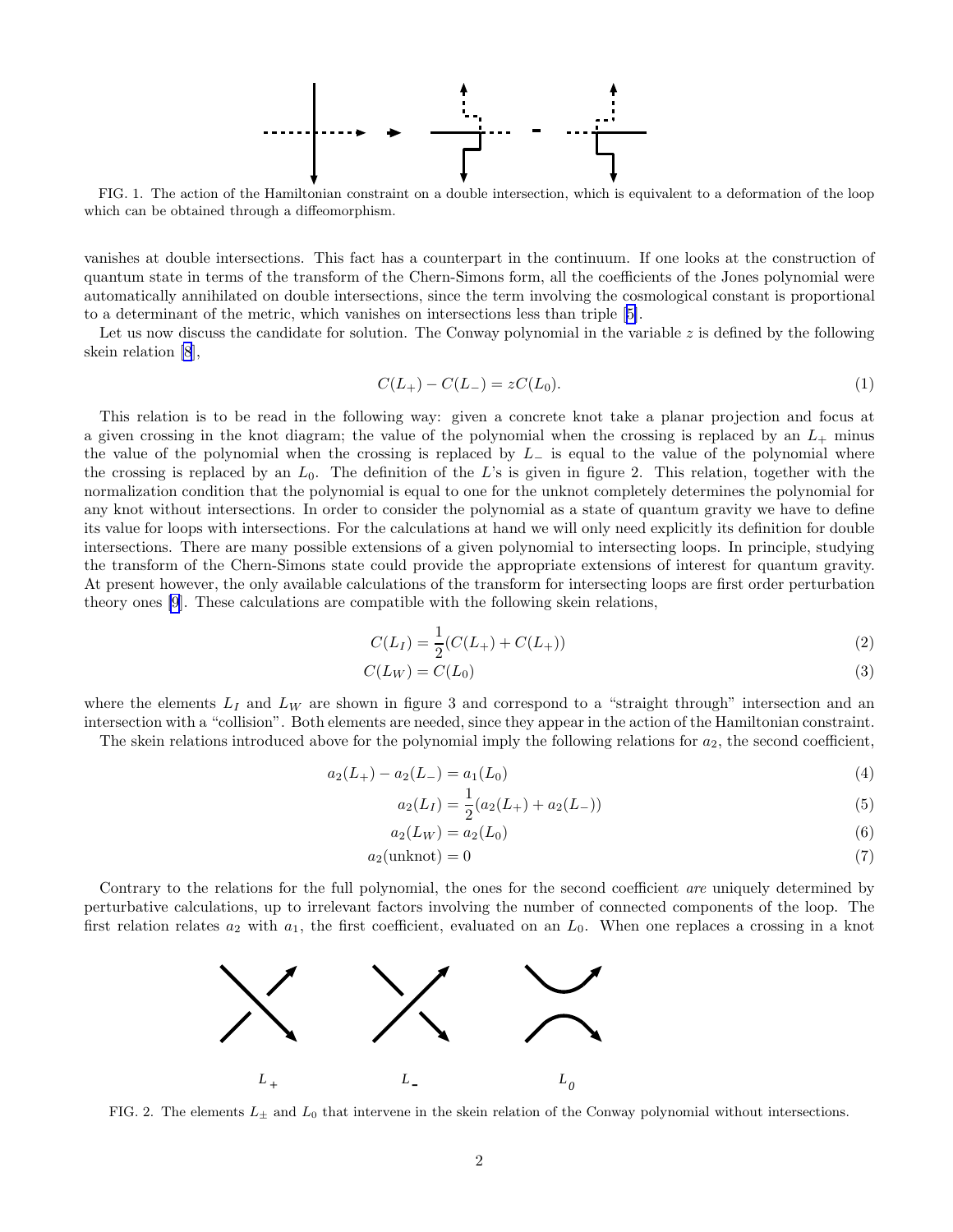

FIG. 3. The elements  $L_I$  and  $L_W$  that intervene in the skein relation of the Conway polynomial with intersections.

diagram by an  $L_0$  one generically is left with a link composed by two loops. In that case  $a_1$  is identical to the linking number of the two loops in the link. If the resulting knot has a single component  $a_1$  is zero. The linking number of two loops  $lk(\gamma_1, \gamma_2)$  has the property of being "Abelian"  $lk(\gamma_1 \circ \gamma_2, \gamma_3) = lk(\gamma_1, \gamma_3) + lk(\gamma_2, \gamma_3)$ . Also, for rerouted loops,  $lk(\gamma^{-1}, \eta) = -lk(\gamma, \eta)$ . All these properties will be crucial for the calculations that follow.

Notice also that relations([4,5](#page-2-0)) imply that one can replace an intersection by an upper or under crossing at the cost of introducing terms involving linking numbers,

$$
a_2(L_I) = a_2(L_{-}) + \frac{1}{2}a_1(L_0) = a_2(L_{+}) - \frac{1}{2}a_1(L_0)
$$
\n(8)

Let us apply the Hamiltonian constraint to the  $a_2$  at a point with a triple "straight through" intersection. The loop in the lattice is shown in figure 4a and the detail of the intersection is shown in figure 4b, the numbers indicating the orientation of the loop. We will only show in detail one half of one of the contributions, that corresponding to when the Hamiltonian deforms "to the right" in the "1256" plane in the notation of figure 4b. The action of the constraint produces a change in the intersection and a reorientation shown in figure 4c. We will now replace the intersection marked as w in the figure, where a collision takes place, with the corresponding skein relation  $(6)$ . The topology of the resulting loop is shown in figure 4d (we draw it as a smooth loop in the continuum just for easing the visualization process). In the resulting knot, which now has a single intersection, denoted as  $I$  in the figure, we replace it using  $(8)$ . This produces two kinds of terms. One is  $a_2$  evaluated on a loop without any intersection. This term cancels with the corresponding contribution when the Hamiltonian deforms "to the left" in the same plane. The other terms produced are linking numbers of the two subloops determined by the intersection I. This contribution is given by to  $-lk(\gamma_3^{-1}, \gamma_2^{-1} \circ \gamma_1)$  as can be checked by inspection of figure 4. Using the "Abelian" properties of the linking number we discussed above, the resulting contribution can be rewritten as  $-lk(\gamma_1, \gamma_3)+lk(\gamma_2, \gamma_3)$ . The action of the Hamiltonian "to the left" in the same "1256" plane yields, after a similar computation,  $-lk(\gamma_2^{-1}, \gamma_1 \circ \gamma_3^{-1}) = -lk(\gamma_2, \gamma_3) + lk(\gamma_1, \gamma_2)$ . The total contribution of the action of the Hamiltonian along the plane "1256" is therefore  $-lk(\gamma_1, \gamma_3) + lk(\gamma_1, \gamma_2)$ .

A similar calculation can be straightforwardly performed for the contributions stemming from the action along the other two other planes at the intersection. The result is that all the contributions cancel each other. This completes the proof.

In spite of the great differences with the formal calculation in the continuum, there are some remarkable similarities.



FIG. 4. The action of the Hamiltonian. Given a generic loop with a triple intersection (a), the Hamiltonian splits the triple intersection (b) into two double ones (c). For the case of the second coefficient of the Conway polynomial the resulting loop can be rearranged into a loop without intersections using the skein relations. First one uses the skein relation for an intersection with a kink and obtains loop (d). Then one uses the skein relation for regular intersections to convert the loop to a loop without intersections. The result is the second coefficient evaluated on a loop without intersections plus contributions of linking numbers. The black squares indicate that the different lobes of the loop could have arbitrary knottings and interlinkings. The result only depends on the local connectivity of the intersection.